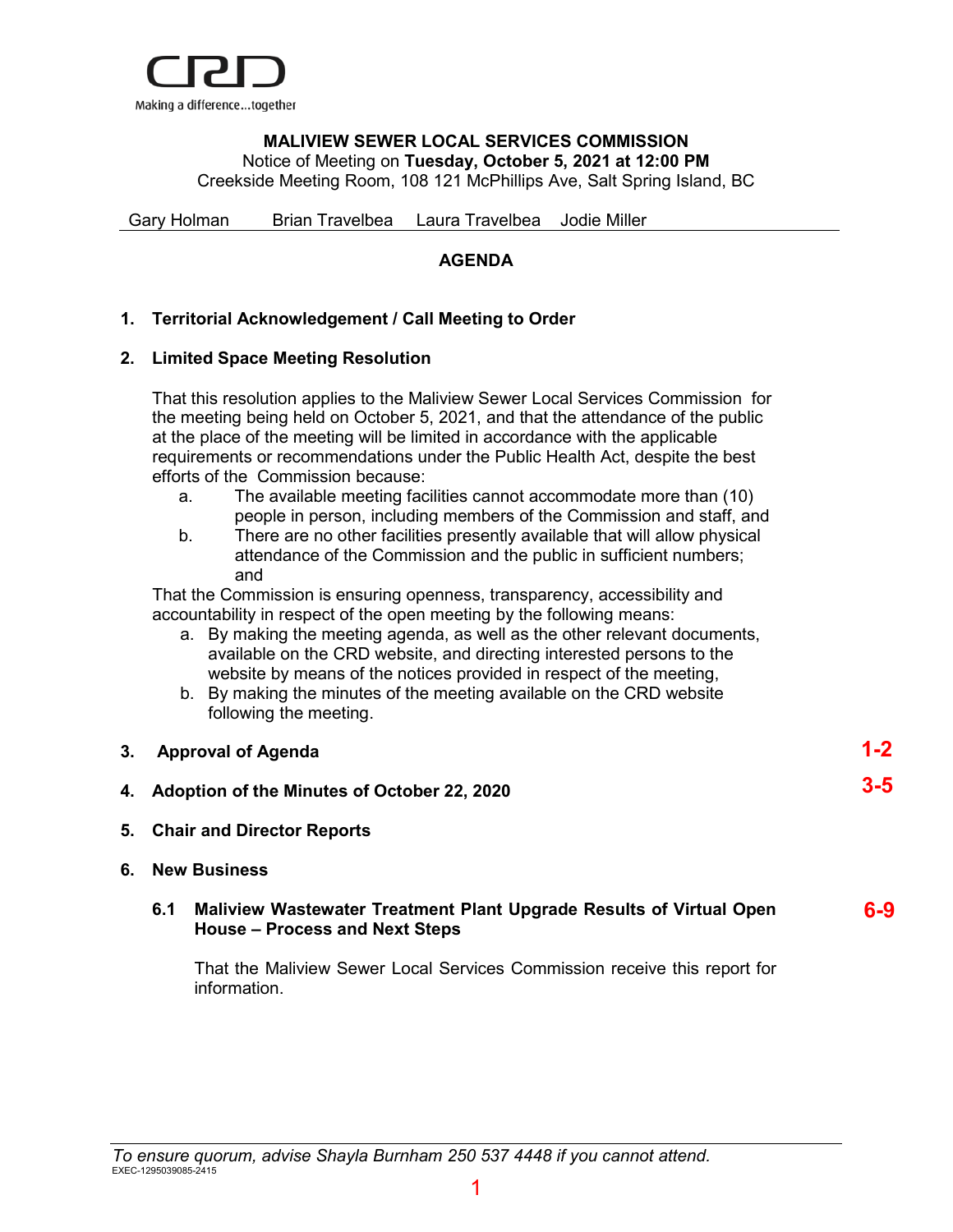## **6.2 Transfer From Capital Reserve And Community Works Funds For Detailed Design For Maliview Wastewater Treatment Plant Upgrade**

That the Maliview Sewer Local Service Commission recommends to the Capital Regional District Board that the Maliview Sewer 2021 Capital Plan to be amended to include additional funding of \$66,521 in total for the Maliview Waste Water Treatment Upgrade project, funded from the Capital Reserve Fund (\$8,732) and the Community Works Fund (\$57,789).

- **7. Outstanding Business -** None
- **8. Adjournment**

**10-13**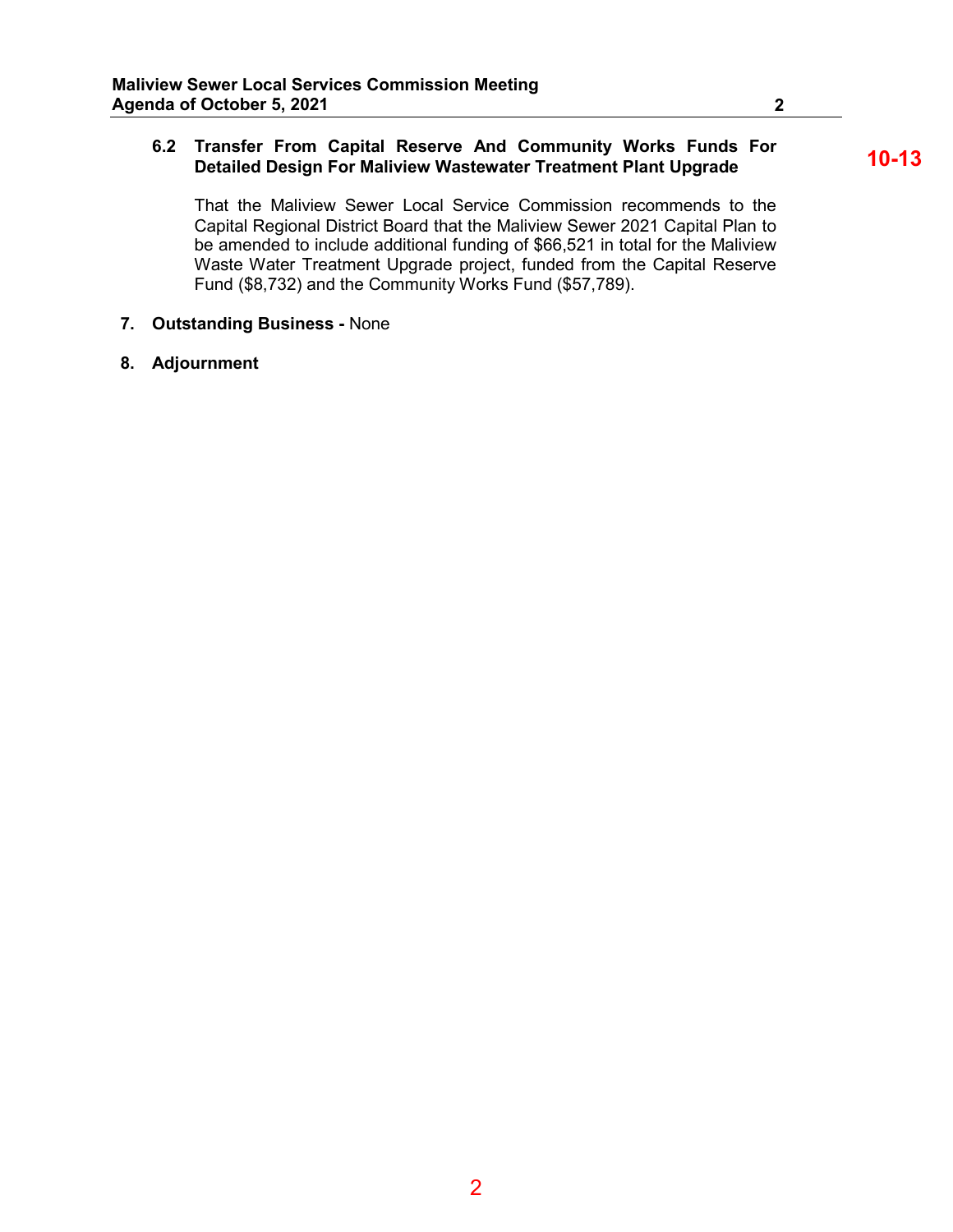

**Minutes of the Highland Water and Sewer Services Commission (Maliview) Held Thursday October 22, 2020, in the Lions Hall, 103 Bonnet Ave, Salt Spring Island, BC**

## **Present**: **Commission Members**: Laura Travelbea, Brian Travelbea, Director Holman **Staff:** Karla Campbell, Senior Manager; Allen Xu, Manager Engineering; Tracey Shaver, Recording Secretary. **Participant:** Sharon Bywater

Chair Travelbea called the meeting to order at 1:00 PM.

## **1. Approval of Agenda**

**MOVED** by Commissioner L. Travelbea, **SECONDED** by B. Travelbea, That the meeting agenda of October 22, 2020 for Maliview Sewer Service Commission be approved.

## **CARRIED**

## **2. Adoption of Minutes of November 21, 2019**

**MOVED** by Commissioner B. Travelbea, **SECONDED** by Director Holman, That the Maliview Sewer Service Commission meeting minutes from November 21, 2019 be approved.

## **CARRIED**

**3. Chair and Director Report –** no reports

## **4. New Business**

- **4.1 Request to Increase Budget to Develop Detailed Engineering Design and Cost Estimates for the Maliview Wastewater Treatment Plant Upgrading** 
	- Background and planning strategies reviewed
	- Need regulatory approval of concept design
	- Detail design not necessary for grant approval but will get project shovel ready
	- Unknowns for project are archeologic and geotechnical (contingency in budget to address)
	- Current treatment plant design fits within footprint of property
	- Tight timeline to complete construction and meet regulatory requirements (end of 2022)
	- Alternative 2 would delay project if the grant is not received

**MOVED** by Commissioner B. Travelbea, **SECONDED** by Director Holman,

That the Highland Water and Sewer (Maliview) Service Commission recommends that the Capital Regional District Board amend the Highland Water and Sewer (Maliview) service Five Year Financial Plan to include a project for Maliview WWTP Upgrade Design in year 2020 with the total budget of \$257,620 funded by the combination of capital reserve fund (\$22,000) and Community Work Fund (\$235,620).

## **CARRIED**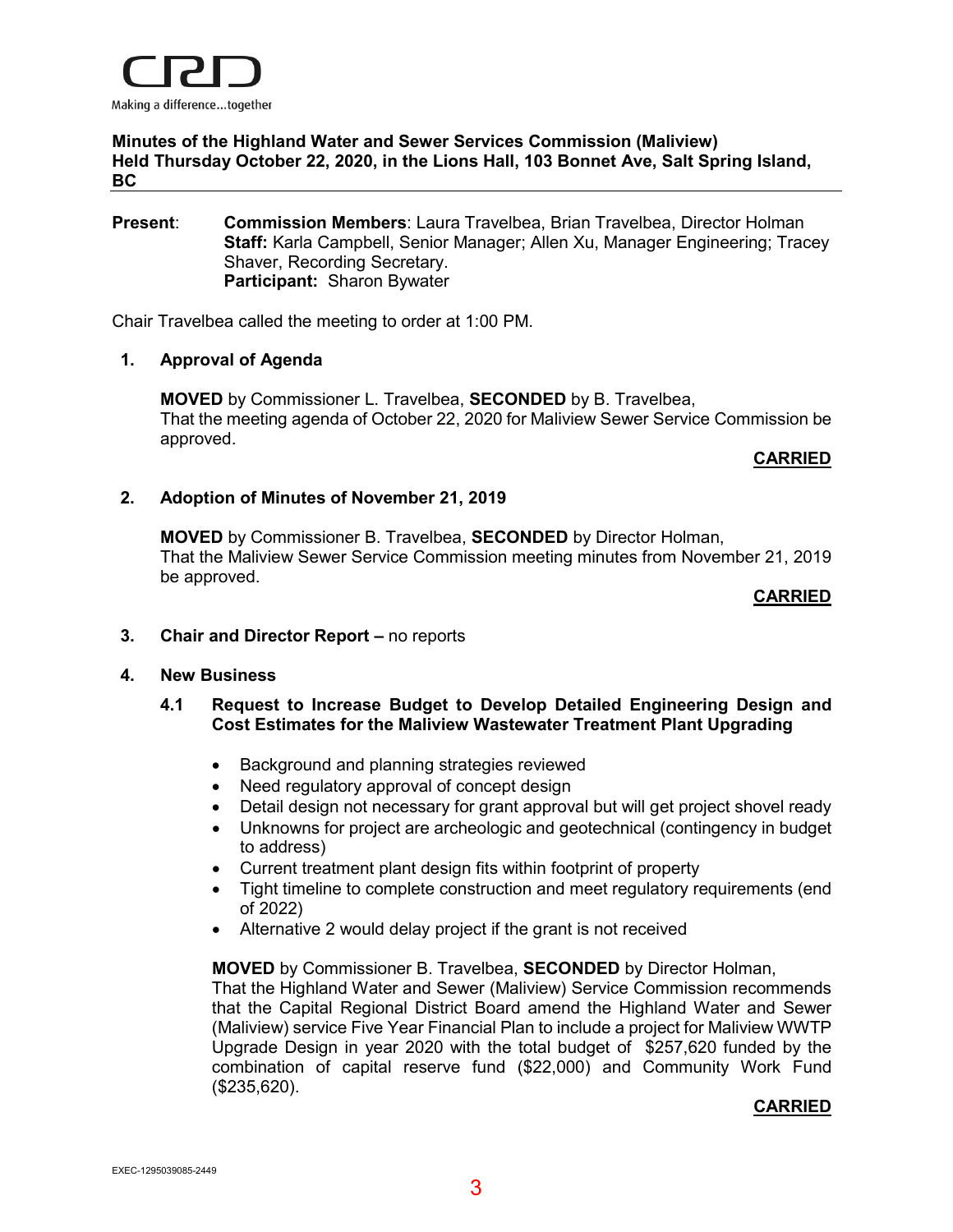## **4.2 Highland Fernwood Water Conservation Plan**

- Water conservation plan is needed as part of the grant application
- Plan is to achieve 20% water loss reduction and to 10% water use reduction in ten years by 2030
- Need distribution system repairs and water conservation education to accomplish

**MOVED** by Commissioner B. Travelbea, **SECONDED** by Director Holman, That Highland Water and Sewer Service Commission recommend the Electoral Areas Committee recommend to the Capital Regional District Board endorse the Water Conservation Plan Dated October 14, 2020.

## **CARRIED**

## **4.3 Maliview Wastewater Treatment Plant Upgrade Loan Authorization and Amend Service Establishment-Process and Next Steps**

- Discussion on communication strategies to rate payers regarding choices
- Choices for style of voter ascent and loan amortization rates as will be surveyed for best possible outcomes
- Determine who is eligible to vote
- Proof of secure funding is necessary for grant approval; Loan Bylaws to be held at third reading until grant award is known

**MOVED** by Commissioner B. Travelbea, **SECONDED** by Director Holman, The Highland Water and Sewer Local Service Area recommends the Electoral Areas Committee recommends to the Capital Regional District Board:

- 1. That Bylaw 4370, "Maliview Sewer System Loan Authorization Bylaw No. 1, 2020" be introduced and read a first, second, and third time.
- 2. That Bylaw 4373, "Maliview Estates Sewerage Local Service Establishment Bylaw No. 1, 1991, Amendment Bylaw No. 1, 2020" be introduced and read a first, second, and third time.
- 3. Present the project and funding option to the ratepayers in the first quarter of 2021; and bring forward a report to the Commission on the results of the public engagement, and ratepayer's preferred electoral assent process.

**CARRIED**

## **5. Outstanding Business-** none

**6. Next Meeting: TBA**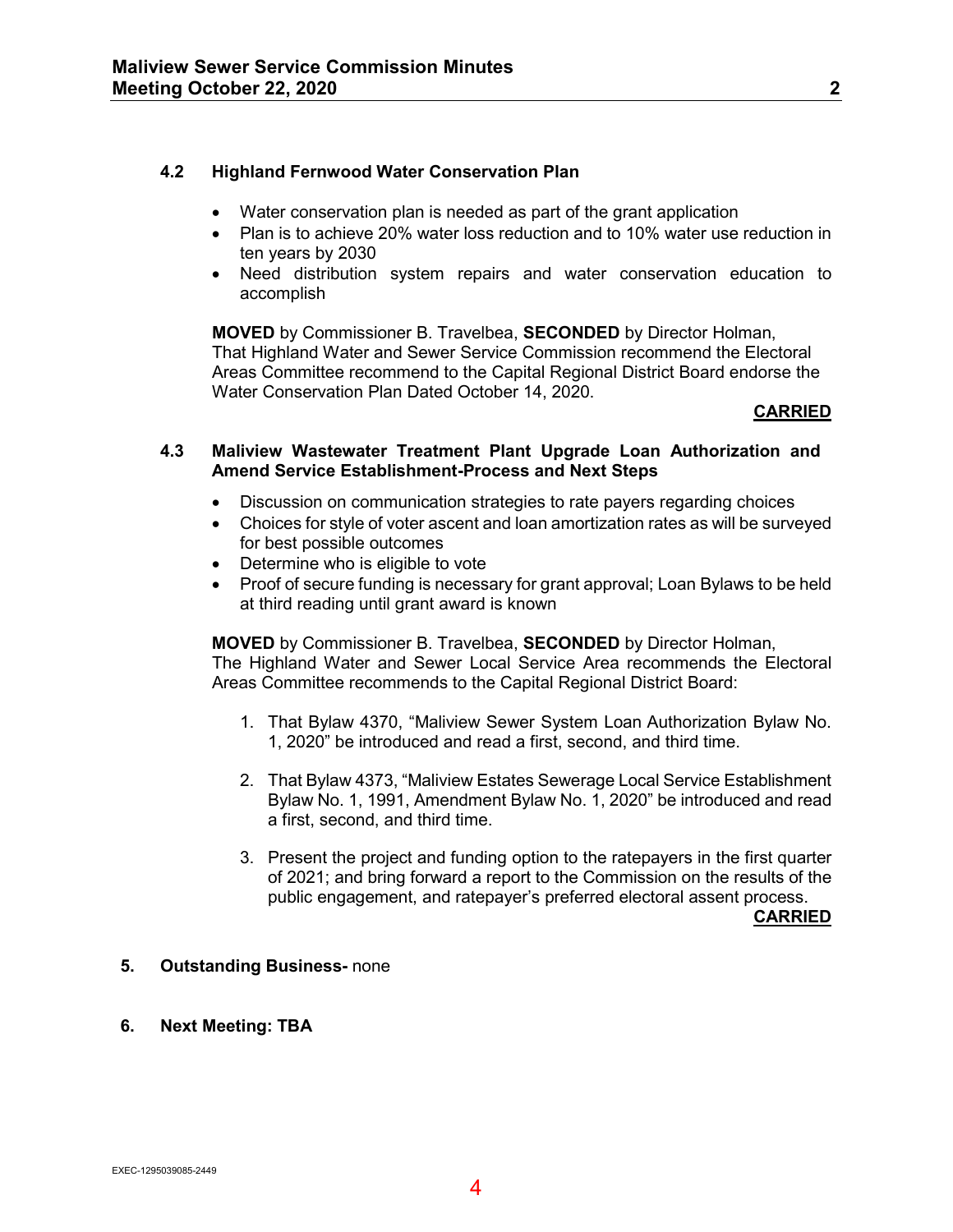## **7. Adjournment**

**MOVED** by Commissioner L. Travelbea, **SECONDED** by B. Travelbea,

That the meeting be adjourned at 2:50 pm.

**\_\_\_\_\_\_\_\_\_\_\_\_\_\_\_\_\_\_\_\_\_\_\_\_\_\_\_\_\_\_ CHAIR**

**\_\_\_\_\_\_\_\_\_\_\_\_\_\_\_\_\_\_\_\_\_\_\_\_\_\_\_\_\_\_ SENIOR MANAGER**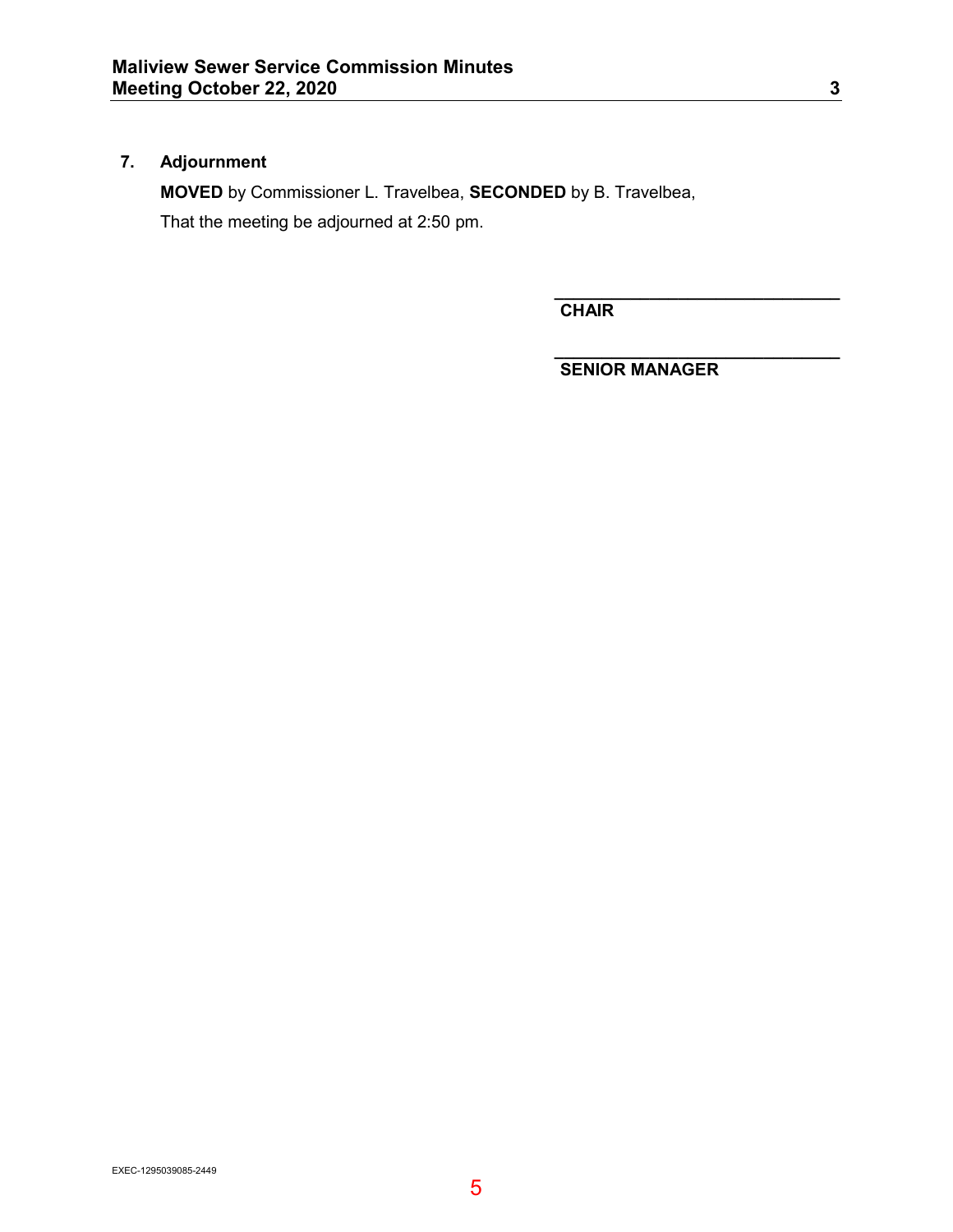

## <span id="page-5-0"></span>**[REPORT](#page-5-0) TO MALIVIEW LOCAL AREA SERVICES COMMISSION MEETING OF TUESDAY, OCTOBER 5, 2021**

## <span id="page-5-1"></span>**[SUBJECT](#page-5-1) Maliview Wastewater Treatment Plant Upgrade Results of Virtual Open House - Process and Next Steps**

## <span id="page-5-2"></span>**[ISSUE SUMMARY](#page-5-2)**

To summarize the feedback received from the Maliview Wastewater Treatment Plant Upgrade Virtual Open House, survey responses, and next steps to advance the infrastructure upgrade project.

## <span id="page-5-3"></span>**[BACKGROUND](#page-5-3)**

At the October 22, 2020 Maliview Sewer Local Service Commission meeting, staff were requested to present the Maliview Wastewater Treatment Plant upgrade project and funding options to the ratepayers in the first quarter of 2021; and bring forward a report to the Commission on the results of the public engagement, and ratepayers' preferred electoral assent process.

The virtual open houses were held on March 23, 24, and 25, 2021 and attended by approximately 11 participants who were provided information on the treatment plan upgrade. There was Survey feedback received from 17 residents within the service area (one response was from outside the service area and was therefore, ineligible to complete the survey). The Maliview Sewer System is comprised of 94 parcels of land on which 100 Single Family Equivalents (SFEs) are presently connected to the system.

A numerical summary of the responses received from the survey form follows (additional comments were noted in the survey summary report attached in Appendix A):

| <b>Questions</b>                                                                                                                                                 | <b>Responses</b>                          |            |
|------------------------------------------------------------------------------------------------------------------------------------------------------------------|-------------------------------------------|------------|
|                                                                                                                                                                  | <b>NO</b>                                 | <b>YES</b> |
| Do you live in the Maliview sewer service area                                                                                                                   |                                           | 17         |
| Do you feel you have received enough information to have<br>a good understanding of the issues and challenges<br>associated with the Maliview wastewater system? | 4                                         | 12         |
| Do you think upgrades are required on the Maliview<br>wastewater system?                                                                                         | <sup>0</sup>                              | 15         |
| Do you support a decision to borrow in order to proceed<br>with the upgrade?                                                                                     | 4                                         | 13         |
|                                                                                                                                                                  | Referendum                                | 3          |
| There are two options for obtaining ratepayer approval<br>(electoral assent). Which option do you wish to proceed                                                | Alternative<br>Approval<br><b>Process</b> | 9          |
| with?                                                                                                                                                            | I need more<br>information                | 5          |
|                                                                                                                                                                  | \$2.21 million                            | 6          |
| Which of the two borrowing amounts presented to you                                                                                                              | \$221,000                                 | 5          |
| prefer?                                                                                                                                                          | I need more<br>information                | 4          |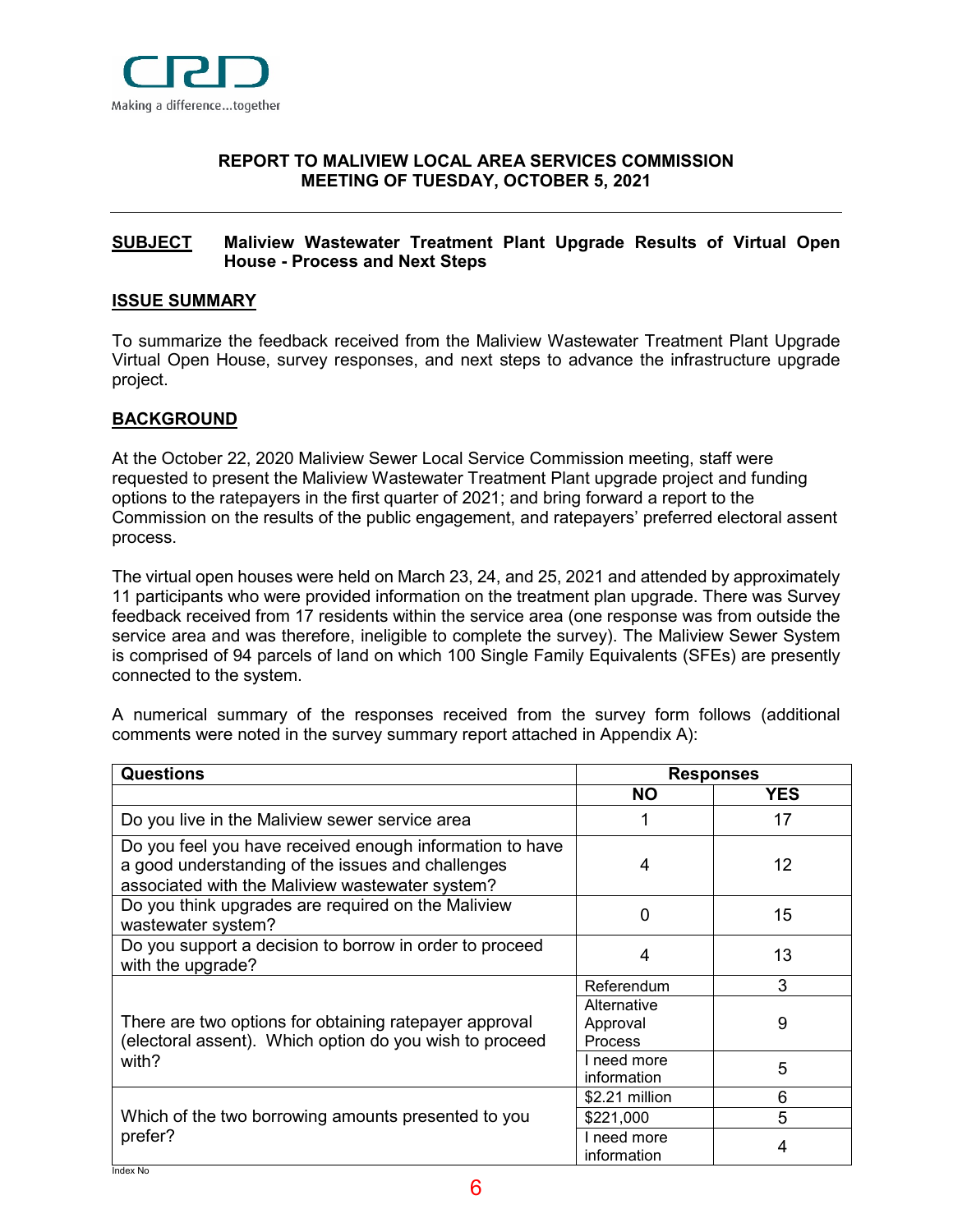## **Maliview Sewer Location Services Commission – October 5, 2021 Maliview Wastewater Treatment Plant Upgrade Results of Virtual Open House - Process and Next Steps 2**

|                                                                                                                                                  | 20 year            |                    |
|--------------------------------------------------------------------------------------------------------------------------------------------------|--------------------|--------------------|
| Which amortization period do you prefer?                                                                                                         | 25 year            |                    |
|                                                                                                                                                  | 30 year            | 5                  |
| Rate the following factors from the most important (1) to<br>the least important (4) factor influencing your answer in the<br>previous question. | <b>Total Score</b> | Overall<br>Ranking |
| Cost to property owner                                                                                                                           | 53                 |                    |
| Successful in obtaining a grant                                                                                                                  | 40                 |                    |
| Environmental impacts of not completing the work                                                                                                 | 35                 | ິ                  |
| Regulatory compliance                                                                                                                            | 32                 |                    |

Based on the feedback received from the 17 residents that participated in the survey the majority agree they have received enough information and that upgrades are required. The majority of responses favour borrowing however there is a split between borrowing the full \$2.21 million versus \$221,000 subject to risk and uncertainty of obtaining a grant. The number of respondents who responded were unevenly split between borrowing funds over a 20 year amortization versus a 30 year amortization. Bylaw 4370, "Maliview Sewer System Loan Authorization Bylaw No. 1, 2020" was given third reading on November 18, 2020 to borrow \$2,210,000 with an amortization period of 20 years.

The most important factors influencing the community's choices appear to be renewing the infrastructure, affordability, and protecting the environment. This seems to indicate that although people are concerned with affordability they are willing to pay for and invest in renewing the infrastructure and protecting the environment.

At this time the CRD is awarding a contract for engineering services to provide detailed design for upgrading the Maliview Wastewater Treatment Plant and provide Class A cost estimates. The CRD anticipates completed designs and cost estimates in November/December 2021. It is also expected that a grant award announcement will be made in the fourth quarter of 2021. As we are entering into a post-COVID time period, the CRD is seeing escalating construction costs. A combination of factors such as inflation, shortages and stockpiling of materials and supplies, freight, and construction demand are the main drivers for cost increase. Contractors are unable to guarantee fixed-bid pricing therefore shortening the duration for which they will guarantee prices. This is very problematic for contractors, who must typically guarantee a price to an owner long before a contractor orders materials.

It is recommended that the alternative approval process to attain electoral assent on the borrowing requirements be deferred until the detailed designs and updated cost estimates are provided. This will allow staff time to review and refine the project budget requirements and if necessary amend the bylaw borrowing amounts to complete the upgrades. The CRD may be notified of the results of a grant award by that time. The impact will be the pushing of the ability to securing project funding by way of electoral approval into 2022 and a later start date for construction.

## **IMPLICATIONS**

Upon receipt of the detailed design cost estimates staff will refine the budget for the Commission review and provide an updated recommendation for a borrowing amount and implication on options for amortization periods. If directed to proceed staff anticipate an alternative approval process on the basis of borrowing to commence in March or April 2022.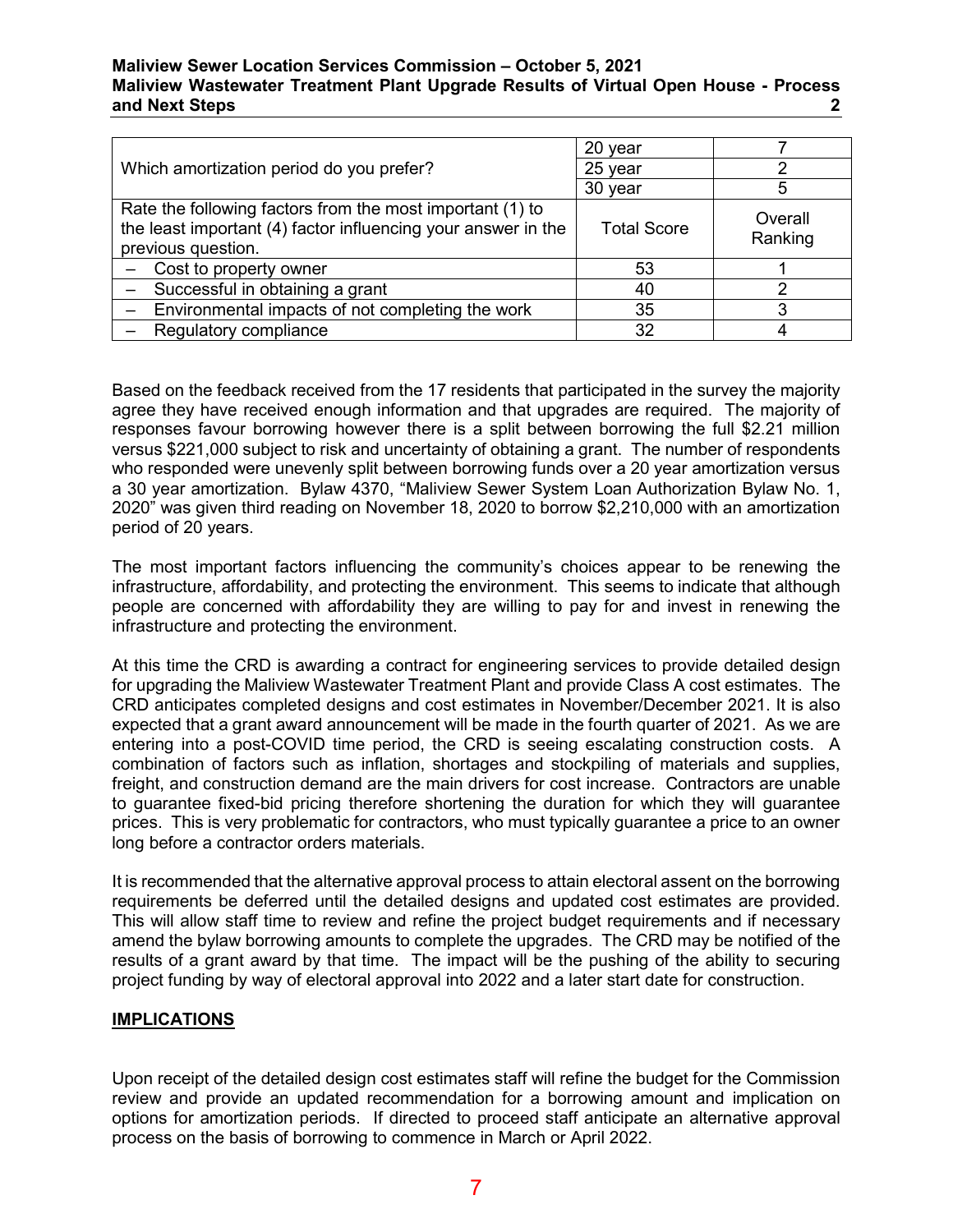## <span id="page-7-0"></span>**[CONCLUSION](#page-7-0)**

The Maliview wastewater system was originally constructed in the early 1970s. Since its original construction, there were modifications and upgrades to the system to address performance issues. The existing plant has been experiencing difficulties in consistently meeting the permitted treatment quality requirements. The plant upgrade is needed to address non-compliance violations. At the preliminary design stage in September 2020 the total cost of the project was estimated at \$2,210,000 and staff submitted an application for up to 90% ICIP grant funding towards the cost of the project that is intended to increase the plant's capacity to treat and/or manage wastewater. There is a lengthy legislative process involved in obtaining electoral assent to securing borrowing approval. From the time the Board approves assent voting and receiving statutory approval it can take up to seven or eight months to finalize borrowing to tender the construction project. With escalating construction costs, regulatory procedures to obtain electoral borrowing assent there is significant probability of rising cost pressures on the projected construction budget. In this regard, it is prudent to await the detailed design and updated cost estimates to ensure sufficient funding contingencies are in place to proceed with a borrowing bylaw.

## **RECOMMENDATION**

That the Maliview Sewer Local Services Commission receive this report for information.

| Submitted by: Karla Campbell, BPA, Senior Manager, Salt Spring Electoral Area   |
|---------------------------------------------------------------------------------|
| Concurrence: Ted Robbins, B. Sc., C. Tech., Acting Chief Administrative Officer |

## **ATTACHMENT(S)**

Appendix A: Alternative Approval Process – optional timelines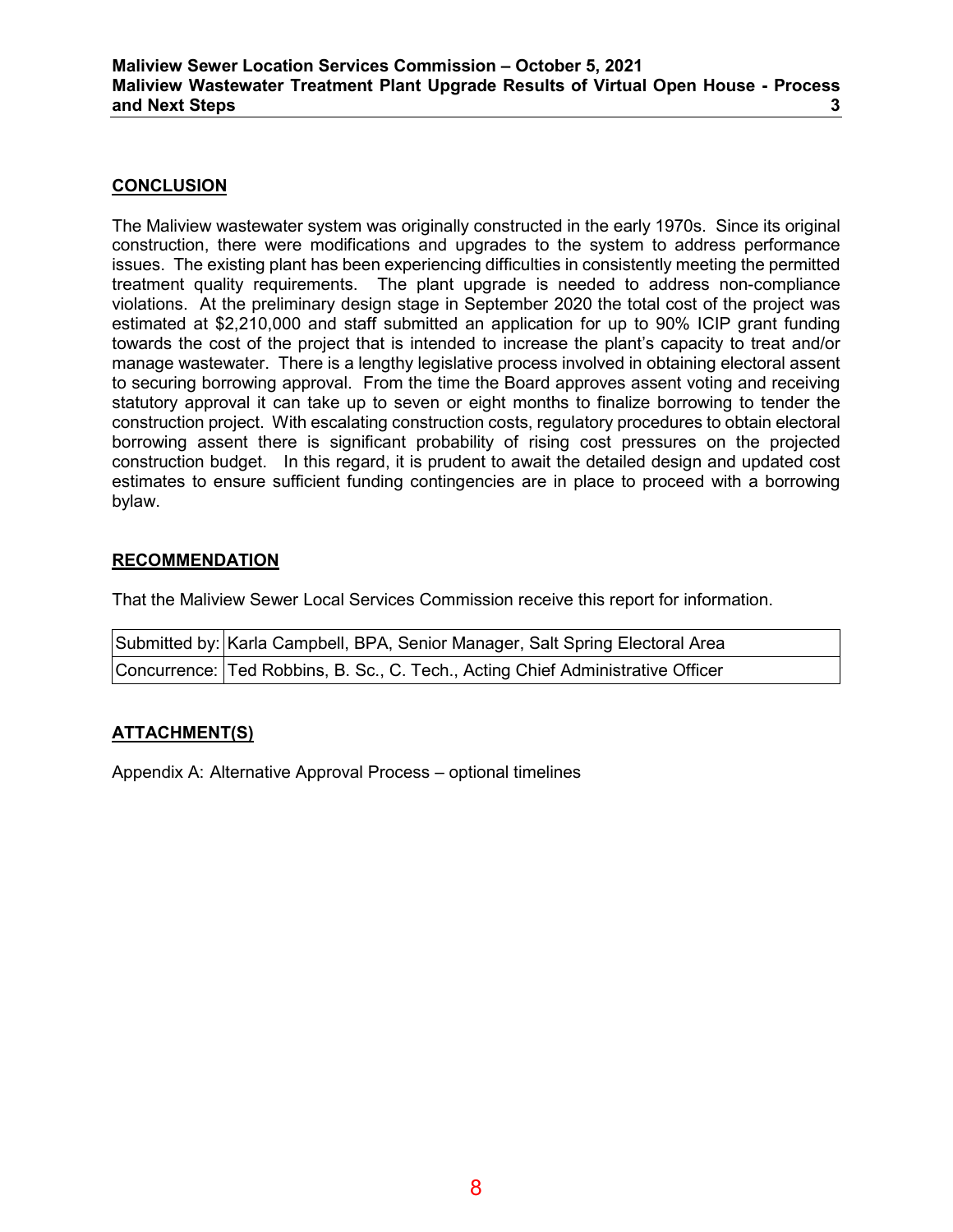# **Appendix A**

## **Maliview Sewer Location Services Commission – October 5, 2021 Maliview Wastewater Treatment Plant Upgrade Results of Virtual Open House - Process**  and Next Steps

## **ALTERNATIVE APPROVAL PROCESS**

| 1.                                                                                                                    | Maliview to decide final loan option and amortization period                                                                                                                                          | October/November               |
|-----------------------------------------------------------------------------------------------------------------------|-------------------------------------------------------------------------------------------------------------------------------------------------------------------------------------------------------|--------------------------------|
| 2.                                                                                                                    | CRD Board amend of third readings of Loan Authorization Bylaw                                                                                                                                         | November 10/<br>December 8     |
| 3.                                                                                                                    | Send amended Loan Authorization bylaw to Inspector of<br>Municipality                                                                                                                                 | November<br>12/December 10     |
| 4.                                                                                                                    | Prepare Updated Public Engagement Strategy and Educational<br><b>Materials</b>                                                                                                                        | December                       |
| 5.                                                                                                                    | Open House to Update Ratepayers on the Project and Alternative<br><b>Approval Process</b>                                                                                                             | December 2021/<br>January 2022 |
| 6.                                                                                                                    | Commission to Review Results of Public Feedback from Open<br>House                                                                                                                                    | January 2022                   |
| 7.                                                                                                                    | CRD Board to establish deadline for receiving elector response<br>forms; authorizes approval of electors in local area service; and<br>establishes total number of electors and elector response form | February 9                     |
| 8.                                                                                                                    | Approval of Inspector of Municipalities                                                                                                                                                               | mid-March                      |
| 9. Issue Notice of Alternative Approval Process by way of publication in<br>two consecutive editions of the newspaper |                                                                                                                                                                                                       | March 23 & 30                  |
| 10. Deadline for receiving elector response forms.                                                                    |                                                                                                                                                                                                       | April 28                       |
|                                                                                                                       | 11. Board receives Certificate of Results and adopts bylaw                                                                                                                                            | May 11                         |
|                                                                                                                       | 12. 30-day quashing period ends                                                                                                                                                                       | June 9                         |
| 13. Apply for Certificate of Approval                                                                                 |                                                                                                                                                                                                       | June 13                        |
| 14. Prepare construction tender                                                                                       |                                                                                                                                                                                                       | Aug - Sept                     |
| 15. Secure initial draw on MFA Loan                                                                                   |                                                                                                                                                                                                       | November                       |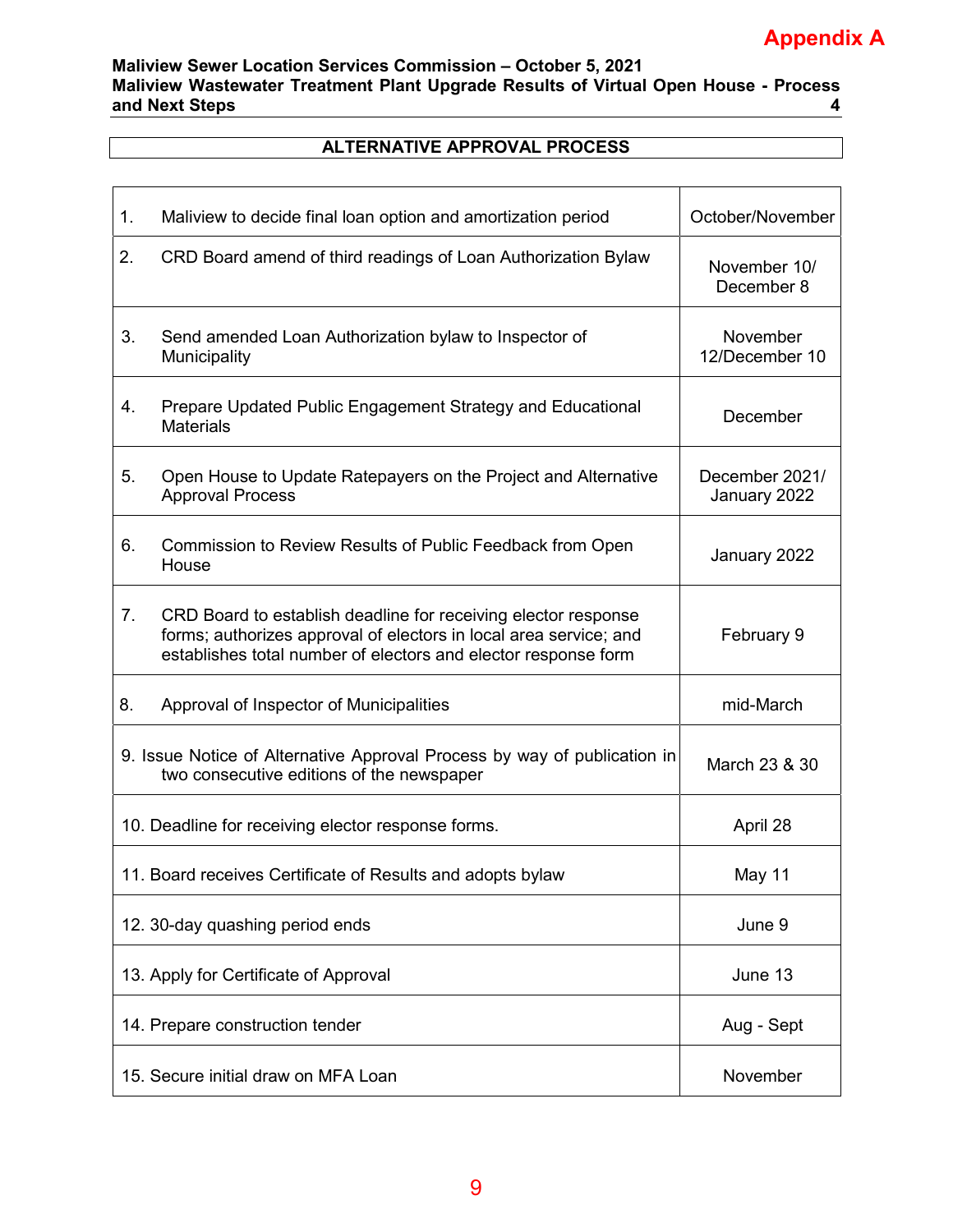

## <span id="page-9-0"></span>**[RE](#page-9-0)PORT TO MALIVIEW LOCAL AREA SERVICES COMMISSION MEETING OF TUESDAY, OCTOBER 5, 2021**

## <span id="page-9-1"></span>**[SUBJECT](#page-9-1) TRANSFER FROM CAPITAL RESERVE AND COMMUNITY WORKS FUNDS FOR DETAILED DESIGN FOR MALIVIEW WASTEWATER TREATMENT PLANT UPGRADE**

## <span id="page-9-2"></span>**[ISSUE SUMMARY](#page-9-2)**

To consider transferring sufficient funds from the Capital Reserve Fund to cover the project costs for detailed engineering designs of the Maliview Wastewater Treatment Plant project. (WWTP).

#### <span id="page-9-3"></span>**[BACKGROUND](#page-9-3)**

The Maliview Wastewater Treatment Plant is a secondary treatment facility providing treatment for approximately 100 residences on Salt Spring Island.

The Maliview WWTP is currently experiencing challenges in consistently meeting regulatory requirements on effluent quality.

On October 24, 2019, Ministry of Environment (MoE), conducted an inspection under Environmental Management Act (EMA), 242. A letter dated January 30, 2020 informed that the inspection determined that the Capital Regional District is out of compliance with the Municipal Wastewater Regulations. Additionally, Environment Canada conducted similar inspections and tests and its Enforcement Branch issued a warning letter on September 19, 2019 which outlined further steps if corrective actions are not taken including financial penalties, orders, injunctions or prosecutions.

It was found that additional treatment would be required to meet environmental quality requirements and recommended plant upgrades include a new Moving Bed Biofilm Reactor (MBBR) process integrated into the treatment process. Preliminary design was completed by Associated Engineering (AE) in October 2020. In order to meet the effluent discharge requirements of the Municipal Wastewater Regulations, detailed engineering design up to and including the issuance of Issued for Construction drawings needs to be started immediately in order to meet the Ministry of Environment deadline for compliance.

Staff requested a proposal to undertake detailed design, with an option to also undertake contract administration services during construction from Associated Engineering. Associated Engineering delivered both the wastewater treatment options analysis and preliminary design technical memos for the CRD so are well acquainted with the details of the project. The cost for detailed designs and tender documents is \$258,561, not including project management and contingency. The total additional funds required is \$3,000 from Capital Reserve Fund, and \$58,000 Community Works Funds (CWF). The Electoral Area Director has confirmed a contribution of additional CWF to cover eligible costs for the detailed designs.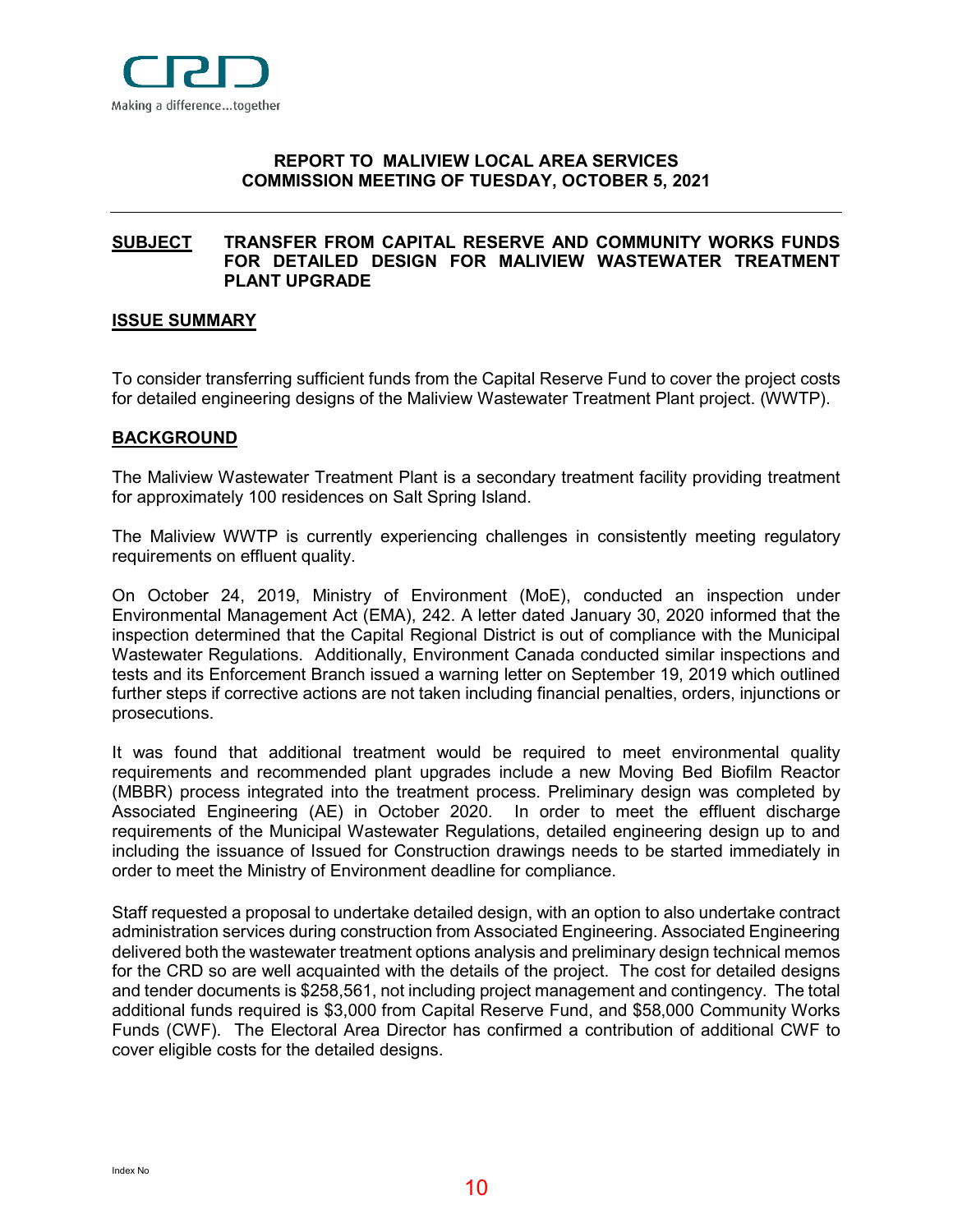## **MALIVIEW LOCAL AREA SERVICES COMMISSION – October 5, 2021 TRANSFER FROM CAPITAL RESERVE AND COMMUNITY WORKS FUNDS FOR DETAILED DESIGN FOR MALIVIEW WASTEWATER TREATMENT PLANT UPGRADE 2**

The intent of this report is to request that the budget be increased to cover the proposed detailed design costs. Note that since the initial estimate and proposal was submitted in 2020 that costs for detailed design have increased by 10% and that costs for project management have increased by 40%. These represent 63% and 8% of the total costs respectively so the greatest dollar impact came from the detailed design increase. Further, an application for Wastewater Discharge under the *Environmental Management Act* has now been included in the scope, something not included in 2020, and that now accounts for 16% of the total costs. This added scope is the main reason for the disproportionate increase in project management costs. Additionally, costs have been increasing generally in the market for engineering and design services.

Expeditious approval of this increase will enable the CRD to meet the compliance deadline committed to the MOE and Environment Canada and avoid the imposition of any fines or penalties. The CRD committed to the, completing the upgrades to bring the facility into compliance by the end of 2022. In order to comply and meet this deadline, any delay to this project must be avoided and approval of this transfer in a timely manner is imperative in order that the engineering consultant can begin design work immediately. The schedule in the current proposal from the consultant has design work beginning in mid-July 2021 with construction completion in November 2022. CRD staff are ready to award this work to the engineering consultant and still meet the end of 2022 deadline.

Table 1 below summarizes the costs for Detailed Design based on a proposal from Associated Engineering (B.C.) Ltd. (AE) dated July  $6<sup>th</sup>$ , 2021. Their fee includes Project Management, Detailed Design, a Waste Discharge Application to meet the requirements of the Environmental Management Act as well as the Tendering Phase. At the end of this scope, the CRD will be ready to award a construction contract to the selected contractor. Also included in Table 1 is an allowance for internal CRD costs of 10% of AE's price to include for CRD review, management and coordination of the AE work. A 10% contingency is also included.

## **Table 1 Detailed Design Projected Cost Summary**

| <b>Detailed Design</b>      | <b>Amount</b> |
|-----------------------------|---------------|
| <b>Consultant Fees</b>      | \$258,561     |
| SSI Eng. Project Management | \$25,856      |
| Contingency                 | \$25,856      |
| <b>Total</b>                | \$310,273     |

Table 2 below summarizes the original budget and costs to date from the initial conceptualization of the project and includes amounts for the preliminary design and the original estimate for detailed design. From this, the costs to date are deducted providing the amount of funding yet available to complete detailed design. The remaining funds are made up of \$17,124 from the Capital Reserve Fund and \$226,628 from the CW Fund (Gas Tax) for a total of \$243,752.

## **Table 2 Initial Project Budget Summary and Funds Remaining**

| <b>Maliview Sewer Plant Upgrade</b>   | Amount   |
|---------------------------------------|----------|
| Initial Budget for preliminary design | \$57,900 |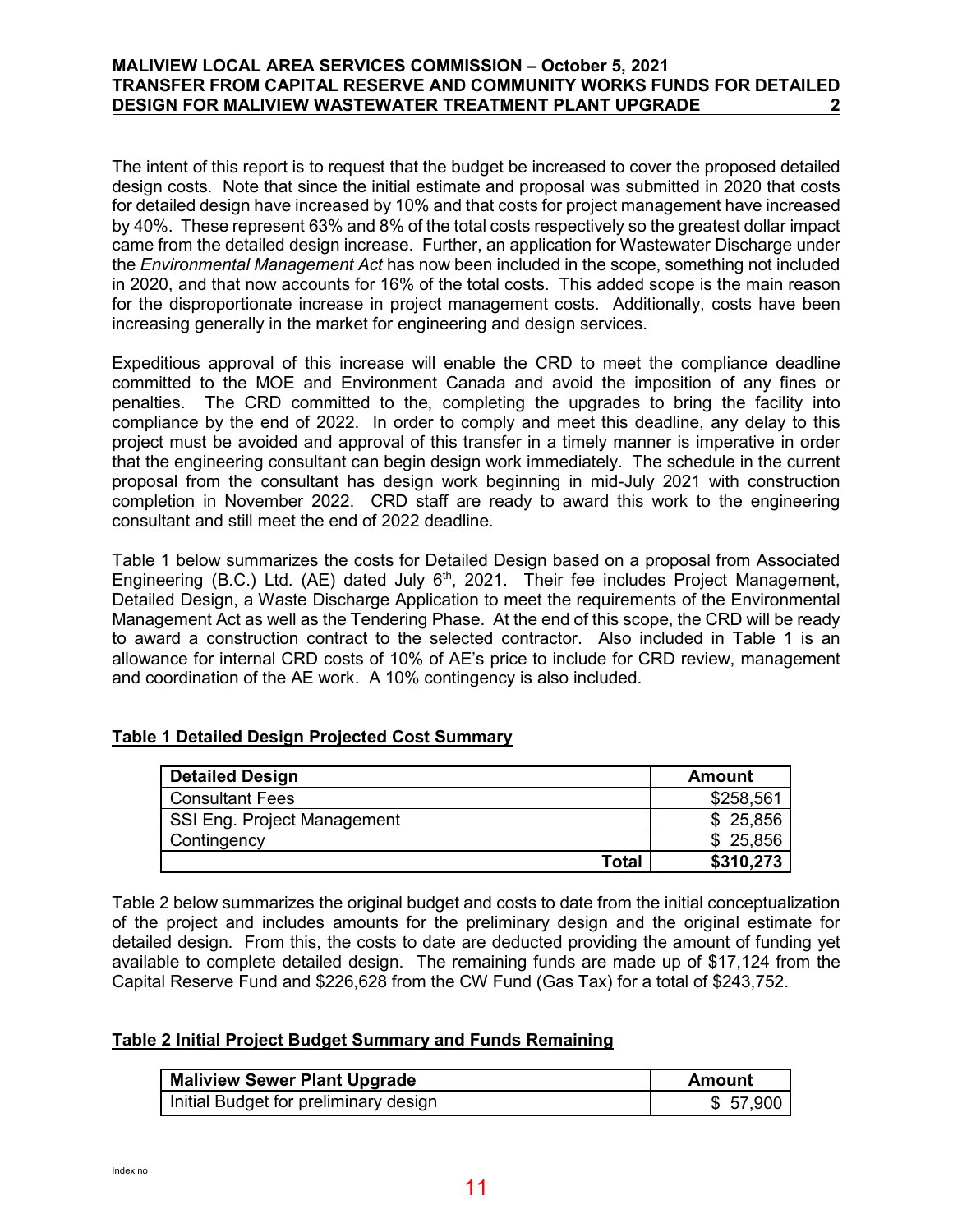## **MALIVIEW LOCAL AREA SERVICES COMMISSION – October 5, 2021 TRANSFER FROM CAPITAL RESERVE AND COMMUNITY WORKS FUNDS FOR DETAILED DESIGN FOR MALIVIEW WASTEWATER TREATMENT PLANT UPGRADE 3**

| Initial Budget for Detailed Designs |                             | \$257,620 |
|-------------------------------------|-----------------------------|-----------|
|                                     | <b>Total Initial Budget</b> | \$315,520 |
| <b>Total Spent</b>                  |                             | \$71,768  |
| <b>Remaining Balance</b>            |                             | \$243,752 |

Table 3 below lays out the additional funding requirements taking the difference between the remaining costs from Table 1 (\$310,273) less the available funds from the initial budgets from Table 2 (\$243,752) resulting in the amount of further funding required (\$66,521). This amount is further broken down as to its sources, either the Capital Reserve Fund or the Community Works Fund.

## **Table 3 Additional Funding Requirements**

| <b>Capital Reserve Fund</b>           |                               | <b>Amount</b> |
|---------------------------------------|-------------------------------|---------------|
| <b>Capital Reserve Fund Remaining</b> |                               | \$17,124      |
| <b>Capital Reserve Funds Required</b> |                               | \$25,856      |
|                                       | <b>Additional CRF Funding</b> | 8,732         |
| <b>Community Works Funding</b>        |                               |               |
| <b>CWF Remaining</b>                  |                               | \$226,628     |
| <b>CWF Required</b>                   |                               | \$284,417     |
|                                       | <b>Additional CWF Funding</b> | \$57,789      |
|                                       | <b>Total Funding Required</b> | \$66,521      |

## <span id="page-11-0"></span>**[ALTERNATIVES](#page-11-0)**

## *Alternative 1*

That the Maliview Sewer Local Service Commission recommends to the Capital Regional District Board that the Maliview Sewer 2021 Capital Plan to be amended to include additional funding of \$66,521 in total for the Maliview Waste Water Treatment Upgrade project, funded from the Capital Reserve Fund (\$8,732) and the Community Works Fund (\$57,789).

## *Alternative 2*

That the Maliview Sewer Local Service Commission not approve the 2021 Capital Plan Amendment and refer the report back to staff requesting further information.

## <span id="page-11-1"></span>**[IMPLICATIONS](#page-11-1)**

## **Alternative 1**

Approval of the increase in funding will allow the project to proceed on schedule, maintain continuity of the engineering consultant's staff and experience with the project and avoid the delays in re-tendering the work and bringing a new consultant on board and the inefficiencies associated with this.